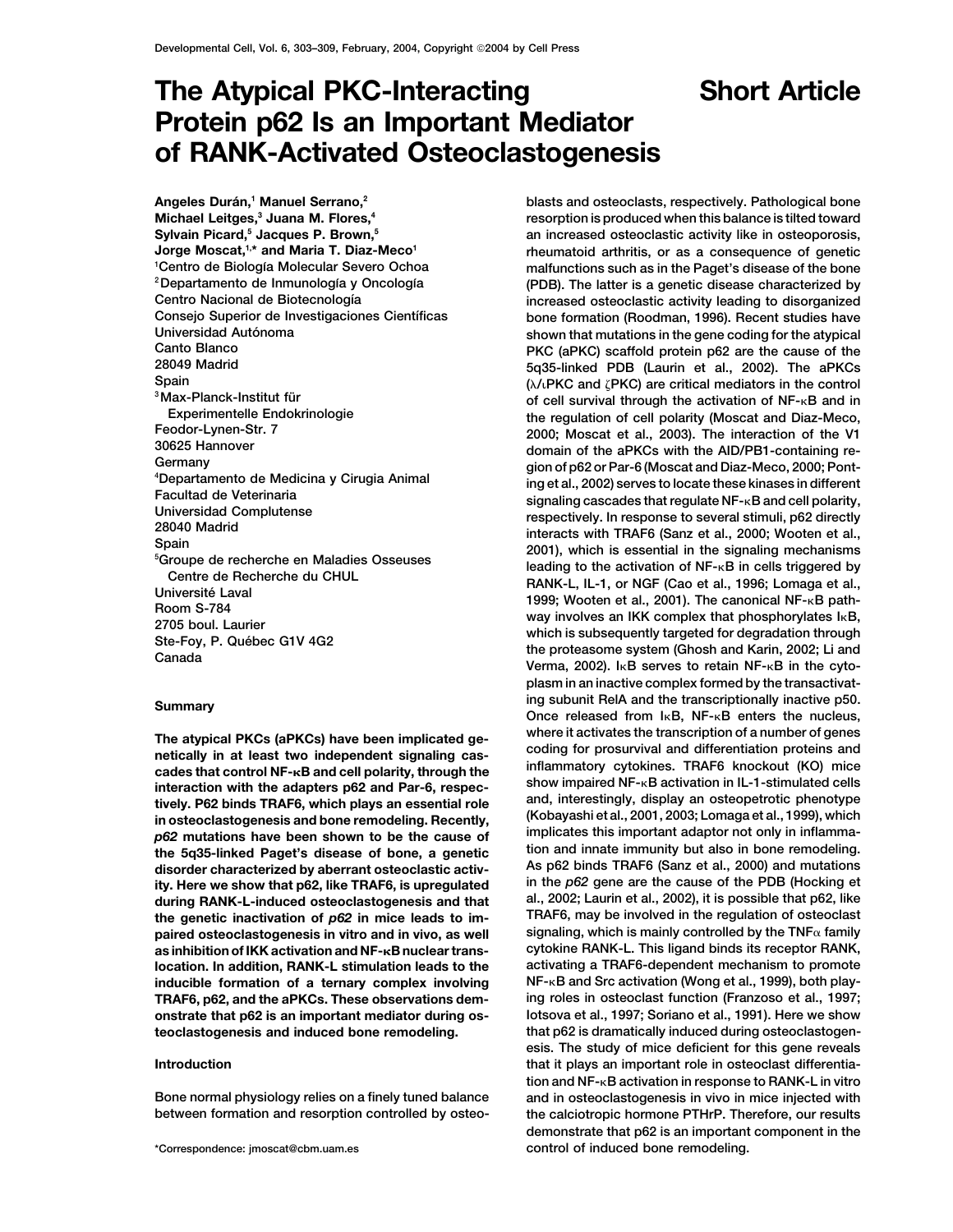

B

A



**clasts below the growth plate in the tibias of PTHrP- (A) BMDMs were stimulated with M-CSF or M-CSF plus RANK-L for different times, after which cell extracts were prepared and p62 injected KO mice was severely reduced as compared levels determined by immunoblotting. These are representative ex- to that of wt controls (Figure 2B). Thus, whereas the**  $p$  periments of another three with similar results.  $p$  **PTHrP-injected wt mice show 40**  $\pm$  5 osteoclasts/mm<sup>2</sup>,

**was integrated into the endogenous locus by homologous recombi- clasts/mm2 nation and gave rise to the mutant allele (p62 Mutant). The boxes indicate exons.** 

(C) Southern blot analysis of litters derived from heterozygote in**tercross (/, wt; / homozygous). bone volume (BV/TV) of KO mice is slightly increased**

**RANK-L for different times, after which cell extracts were prepared and the expression of p62 was analyzed. Inter- Important Role of p62 in Osteoclastogenesis estingly, a detectable increase in p62 levels was ob- In Vitro served as early as 2 hr after RANK-L addition, but a In good agreement with the TRAP data, IL-6 production much more dramatic rise was seen at day 1, whereas in response to PTHrP injection is reduced in the p62 p62 levels remained elevated at days 4 and 6. To further KO mice (Figure 2C). IL-6 synthesis in this experimental analyze the role of this adaptor protein in vivo, we geneti- setting is produced as a consequence of activated oscally inactivated the** *p62* **gene in mice by homologous teoclasts that respond to the RANK-L generated by osrecombination (Figure 1B). Mice heterozygous for the teoblasts and other stromal cells stimulated by PTHrP** *p62***-disrupted allele were intercrossed to generate ho- (Lee and Lorenzo, 1999). As PTHrP-induced serum mozygous mutant KO mice. Southern blot analysis of RANK-L levels in p62 KO mice were indistinguishable genomic DNA isolated from tails revealed successful from those in wt mice (data not shown), it can be inferred**

**disruption of the** *p62* **gene (Figure 1C). The lack of expression of functional p62 was determined by immunoblotting of extracts from** *p62/* **embryo fibroblasts (Figure 1D).**

# **Role of p62 in Bone Physiology**

**The p62 KO mice were born in Mendelian proportions and were grossly normal. Six- to eight-week-old p62 KO mice did not show any sign of osteopetrosis. Radiograms of the whole bodies did not display obvious differences between wild-type (wt) and p62 KO mice (data not shown). Histological analysis of sections from long bones (femurs and tibias) from the mutant mice revealed similar cortical thickness as compared to wt, and no alterations were found in the trabecular size and distribution or in the number of osteoclasts (Figure 2A). This suggests that basal osteoclastogenesis is not affected by the loss of p62. However, it is possible that osteoclast normal physiology in vivo under conditions in which bones are challenged by osteoclastogenic stimuli such as the calciotropic hormone PTHrP, which induces osteoclastogenesis by means of the RANK-L pathway (Li et al., 2000), may be impaired in the p62 KO mice. To address this possibility, wt and p62-deficient mice** were intraperitoneally injected with 20  $\mu$ g of recombi**nant PTHrP per day during 4 days. Afterward, mice were sacrificed, and bone osteoclastogenic activity was determined by histological analysis. Serum was also obtained from these mice, and IL-6 levels were measured by ELISA. Interestingly, the number of TRAP osteo- Figure 1. p62 Induction and Gene Targeting at the** *p62* **Locus** (B) Restriction map of the  $p62$  locus ( $p62$  wt); the targeting vector **identically treated KO mice only show 19**  $\pm$  3 osteoclasts/mm<sup>2</sup>. The sham-treated wt mice show  $6 \pm 2$  osteoclasts/mm<sup>2</sup>, similar to what is detected in identically treated KO mice  $(5 \pm 2 \text{ osteoclasts/mm}^2)$ . Of note, the **(D) Immunoblot analysis of extracts from EFs wt (/) or p62 defi- as compared with wt mice (tibia wt 12.1 1.5 versus cient (**-/-). **tibia KO 13.9**  $\pm$  2.7; femur wt 10.2  $\pm$  0.8 versus femur **KO 12.8 1.1). Consistently, there was a small increase in the trabecular number (TbN) in the p62 mutant mice as compared to wt mice (tibia wt 3.5**  $\pm$  0.3 versus tibia<br> $\text{KO 4.0} \pm 0.4$ ; femur wt 3.6  $\pm$  0.3 versus femur KO 4.9  $\pm$ Induction of p62 and Generation of p62<sup>-/-</sup> Mice<br>In order to determine the potential physiological role of<br>p62, we initially incubated bone marrow-derived macro-<br>phages (BMDMs) from wild-type mice with M-CSF and<br>phages (B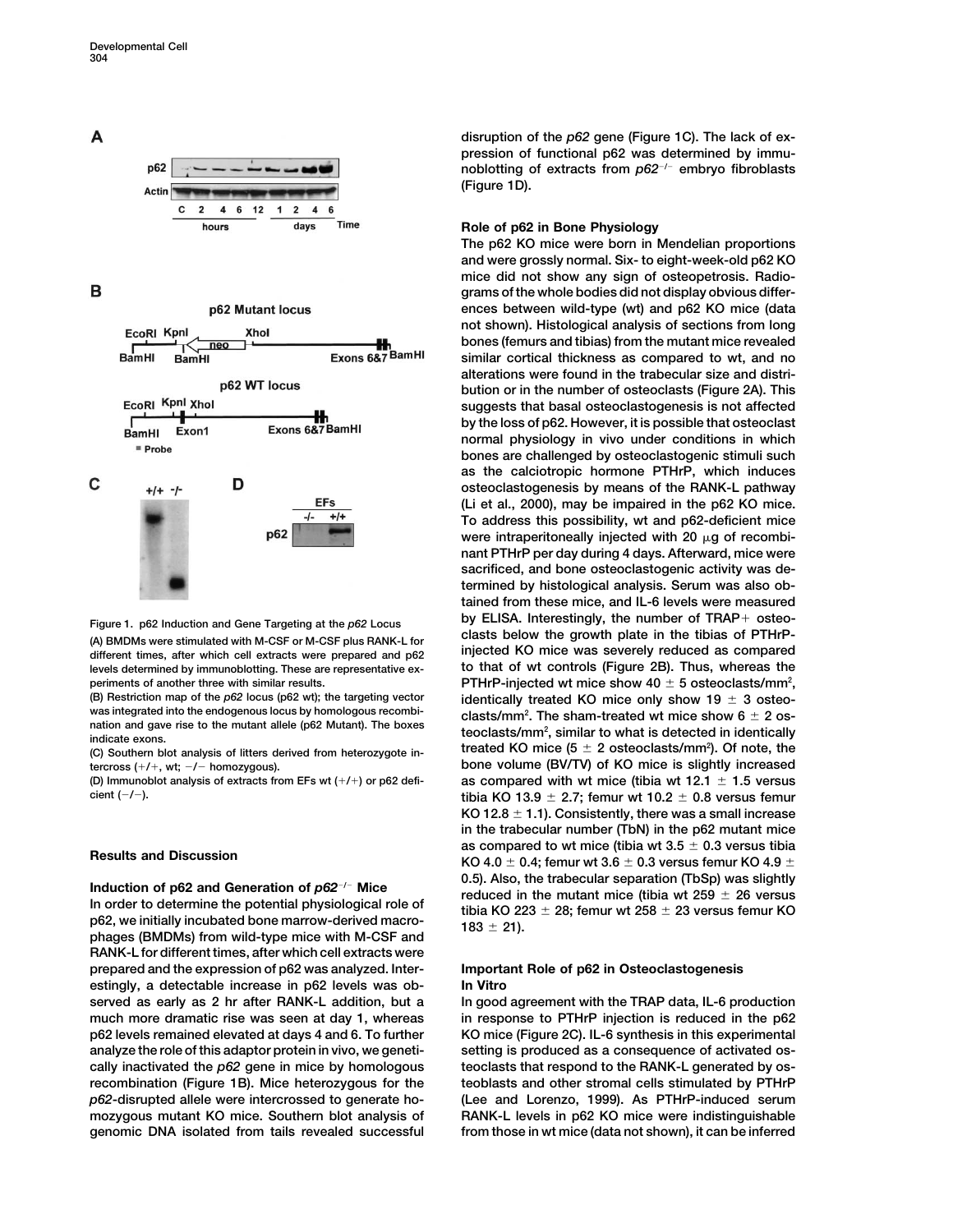A KO **WT** KO **WT** в

**Figure 2. PTHrP-Induced Osteoclastogenesis Is Impaired in p62-Deficient Mice**

**(A) Hematoxylin-eosin-stained sections of tibias from untreated wt and p62 KO mice show normal bone morphology and basal osteoclastogenesis. (B) TRAP staining on sections of tibias from wt and p62 KO mice challenged with PTHrP. A significant reduction in the osteoclastogenic response to the PTHrP injection was observed in p62-deficient mice. (C) Serum IL-6 levels induced by PTHrP are impaired in the p62 KO mice. These are representative experiments of another three with similar results.**





**would affect osteoclast differentiation in vitro, BMDMs, PKC, which has been shown genetically to control RANK-L for 6 days, after which TRAP-positive multinu- determined whether this aPKC is also involved in osteocleated osteoclasts were identified. Wild-type BMDMS clastogenesis. Results of Figure 3 (3A, lower panel; 3B, gave a robust osteoclastogenic response, which was right panel; and 3C, right panel) demonstrate that the 3A, upper panel, and 3B, left panel). These results indi- osteoclast formation or NFTAc1 production. Therefore, cate that p62 is required for an optimal induced osteo- p62 actions in this cellular system appear to be PKC inclastogenesis in vitro and in vivo. The synthesis of the dependent. transcription factor NFATc1 is potently induced during, and is required for, osteoclastogenesis (Takayanagi et NF-B Signaling in p62-Deficient Osteoclasts al., 2002). To investigate whether the loss of p62 impacts Previous results from our and other laboratories have NFATc1 synthesis in this system, BMDMs were incu- suggested that p62 is necessary for NF-B activation bated as above for different times, after which cell by linking TRAF6 to IKK stimulation (Sanz et al., 2000).** extracts were analyzed by immunoblotting with anti-<br>Interestingly, although the early RANK-L-stimulated ac-**NFATc1 antibody. The data of Figure 3C (left panel) show tivation of NF-B in BMDMs is not inhibited in the p62 that RANK-L induced NFATc1 synthesis in BMDMs wt KO cells (Figure 4A, left panel), which is consistent with cultures but that this is dramatically reduced in p62- the fact that p62 is nearly undetectable in cultures that deficient cells, consistent with the data from the osteo- have not been exposed to RANK-L for a relatively long clastogenesis experiments. As a control, induced TRAF6 period of time, at 24 hr and 48 hr of RANK-L stimulation, protein levels produced by RANK-L in the same cultures NF-B activation requires p62 (Figure 4A, right panel).**

**that p62 is a critical intermediary in RANK signal trans- indicating the specificity of the NFATc1 effects and that duction in vivo. To determine whether the loss of p62 p62 does not control TRAF6 synthesis. As p62 binds**  $B = \text{either wt or } p62^{-/-}$ , were incubated with M-CSF and MF- $\kappa B$  (Duran et al., 2003; Leitges et al., 2001), we next **dramatically inhibited in p62-deficient cultures (Figure loss of PKC does not inhibit (but even seems to favor)**

**is not affected by the loss of p62 (Figure 3C, left panel), This requirement is maintained even at 6 days of culture**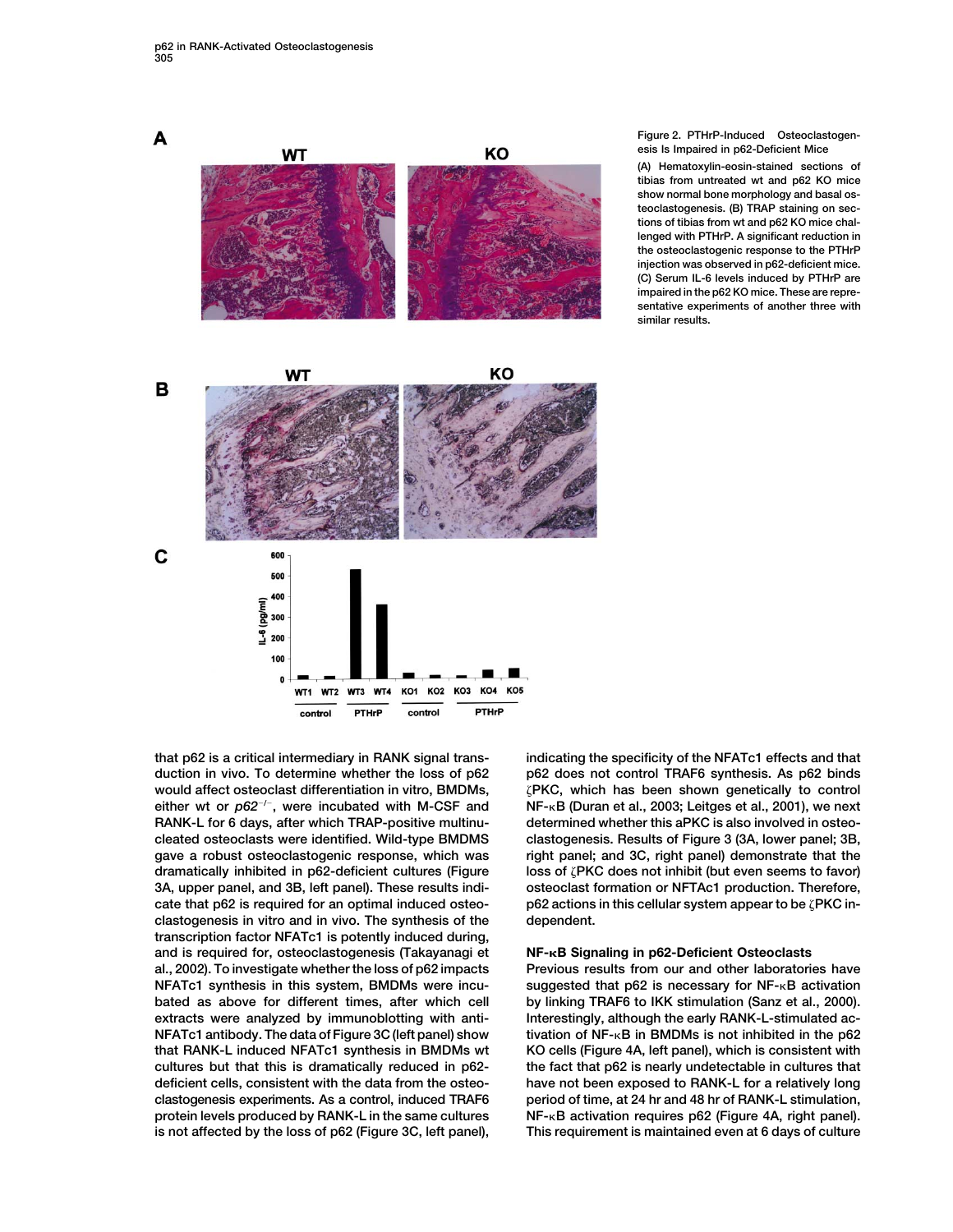

**Figure 3.** *p62/* **but Not** *PKC/* **Mice Have Defective RANK-L-Mediated Osteoclastogenesis In Vitro**

**BMDMs from either wt, p62, or PKC KO mice (A) were incubated with M-CSF plus RANK-L for 6 days, after which the number of TRAP multinucleated cells was determined. (B) Quantitation of TRAP multinucleated cells in cultures of the above experiments. Results are the** mean  $\pm$  SD of three independent experiments with incubations in duplicate. (C) (Left panel) BMDMs from wt or p62 KO mice were stimulated **with RANK-L for 24 or 48 hr, and the induction of NFTAc1 and TRAF6 was determined by immunoblotting. (Right panel) BMDMs as above were incubated with M-CSF plus RANK-L for 6 days, after which NFATc1 levels were determined as above. These are representative experiments of another three with similar results.**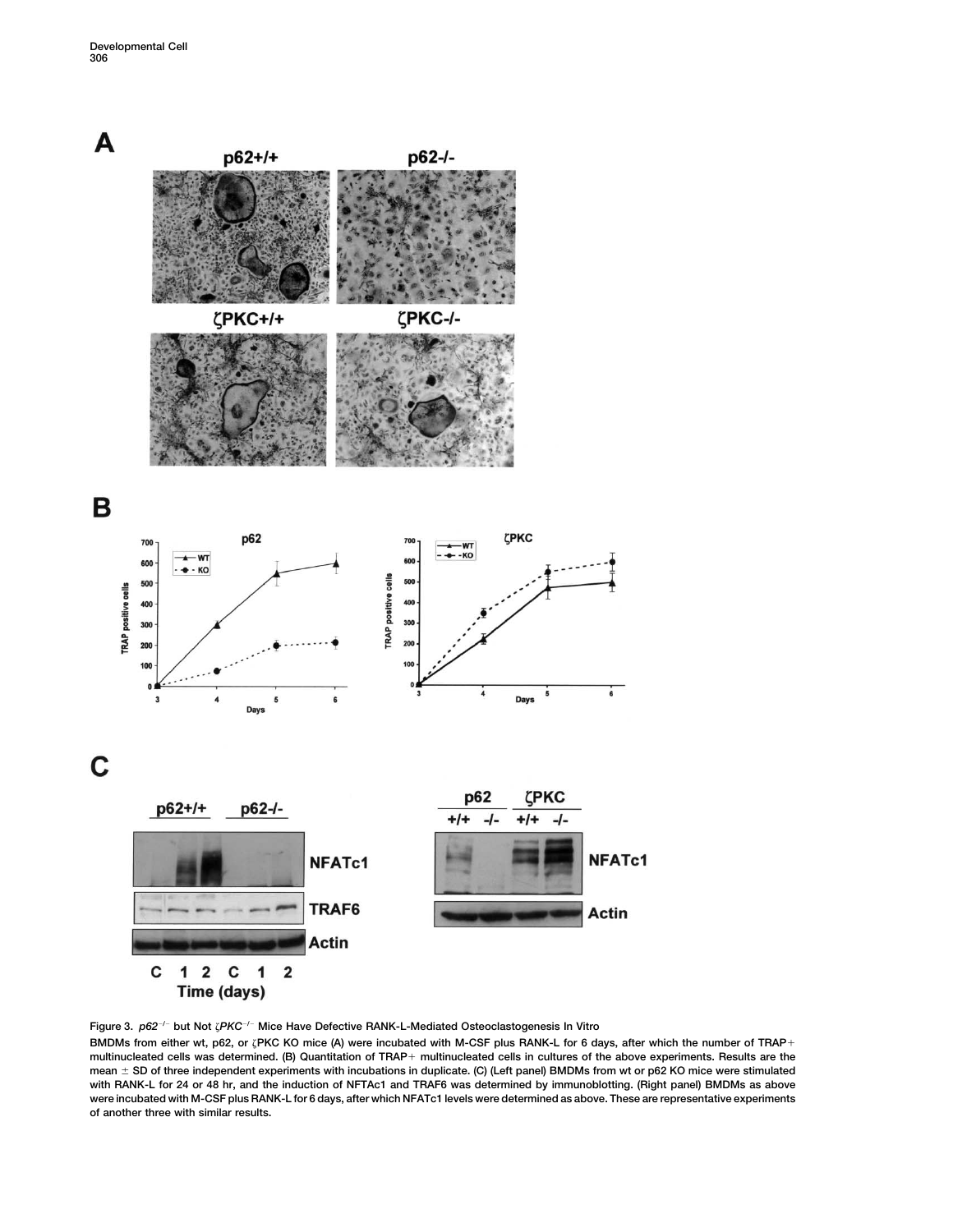

anti-IKK $\gamma$  antibody and the IKK enzymatic activity was determined. **(C) RAW cells were stimulated with RANK-L for 10 min and extracts** 

**interact in response to the stimulation with RANK-L. www.developmentalcell.com/cgi/content/full/6/2/ Thus, the preosteoclast cell line RAW 264.7 (RAW) was 303/DC1). The precise mechanism whereby the PDB treated with RANK-L, cell extracts were prepared and mutations affect p62 function is unclear yet, but the TRAF6 was immunoprecipitated, and the associated observation that IL-6 synthesis is severely reduced in p62 was detected by immunoblotting. Results of Figure the p62 KO mice is consistent with the fact that IL-6 4C (left panel) show that RANK-L triggers the formation levels are elevated in pagetic patients, which is responof a p62-TRAF6 complex. As p62 is a scaffold for the sible, at least in part, for the osteoclastic pagetic phenoaPKCs, we next determined whether RANK activation type (Roodman, 1996).**

**promotes the p62-aPKC interaction. Therefore, cell extracts from the above experiment were immunoprecipitated with anti-p62 antibody and immunoblotted with an anti-aPKC antibody. There is a basal association of aPKC with p62 in unstimulated RAW cells that is dramatically induced upon RANK-L addition (Figure 4C, right panel). In addition, in primary BMDMs incubated in the presence of RANK-L as in Figure 4B, a specific association of p62 with TRAF6 and aPKC is readily detectable (Figure 4D). These results indicate that the activation of the RANK pathway promotes the formation of** a TRAF6-p62-aPKC complex required for NF-<sub>K</sub>B activa**tion, NFATc1 synthesis, and osteoclast differentiation.** As the  $\zeta P K C^{-/-}$  BMDMs do not have osteoclastogenic **defects, collectively these results suggest that /**-**PKC may be the aPKC involved in this pathway. The**  $\lambda$ **/<sub>·</sub>PKC KO is embryonic lethal at very early stages (M.T.D.-M. and J.M., unpublished data) precluding any analysis of osteoclasts. Further studies using conditional KOs when available will make this analysis possible.**

**The signaling pathways that regulate osteoclast physiology are becoming increasingly investigated because of the great impact that alterations in bone remodeling have in human diseases. Our data identify p62 as a player in this pathway. The fact that induced but not basal osteoclastogenesis is affected by the loss of p62 is reminiscent of the** *NIK/* **mice phenotype (Novack et al., 2003). NIK activates a novel noncanonical NF-B** Figure 4. Role of p62 in RANK-L Signaling in Osteoclasts<br>(A) (Left panel) BMDMs from wt and p62 KO mice were stimulated<br>with RANK-L for 15 and 30 min, after which nuclear extracts were plexes (Moscat et al., 2003). However **prepared and analyzed by EMSA for nuclear NF-B binding activity. cal pathway does not appear to be affected in the p62 (Right panel) BMDMs as above were stimulated with RANK-L for 1 KO (data not shown), which suggests that both are indeand 2 days, after which nuclear NF-B binding activity was deter- pendent but important cascades for bone remodeling** mined. (B) in another set of experiments, BMDMs were incubated<br>with RANK-L for 6 days, after which extracts were prepared for<br>anti-IKK<sub>Y</sub> antibody and the IKK enzymatic activity was determined.<br>anti-IKK<sub>Y</sub> antibody and th were immunoprecipitated either with anti-TRAF6 or anti-p62, after<br>which the associated p62 or aPKC, respectively, was detected by<br>esis its inhibition may be beneficial for the treatment of which the associated p62 or aPKC, respectively, was detected by<br>
incubated as in (B) were immunoprecipitated as above. These are<br>
representative experiments of another three with similar results.<br>
representative experiment **it is interesting to note that the osteoclasts in the pagetic lesions are hyperactivated (Roodman, 1996), which, com-**(Figure 4B, left panel), consistent with the p62 induction<br>
kinetic (Figure 1A). The action of p62 in this pathway is<br>
most likely at the level of IKK, since this activity is se-<br>
verely inhibited in p62 KO osteoclasts (F **shown). In connection with this, the ectopic expression TRAF6-p62-aPKC Complex Formation of a p62 construct harboring a pagetic mutation is more in Response to RANK-L efficient in activating NF-B than the expression of a We next sought to determine whether TRAF6 and p62 wt construct (see Supplemental Figure S1 at http://**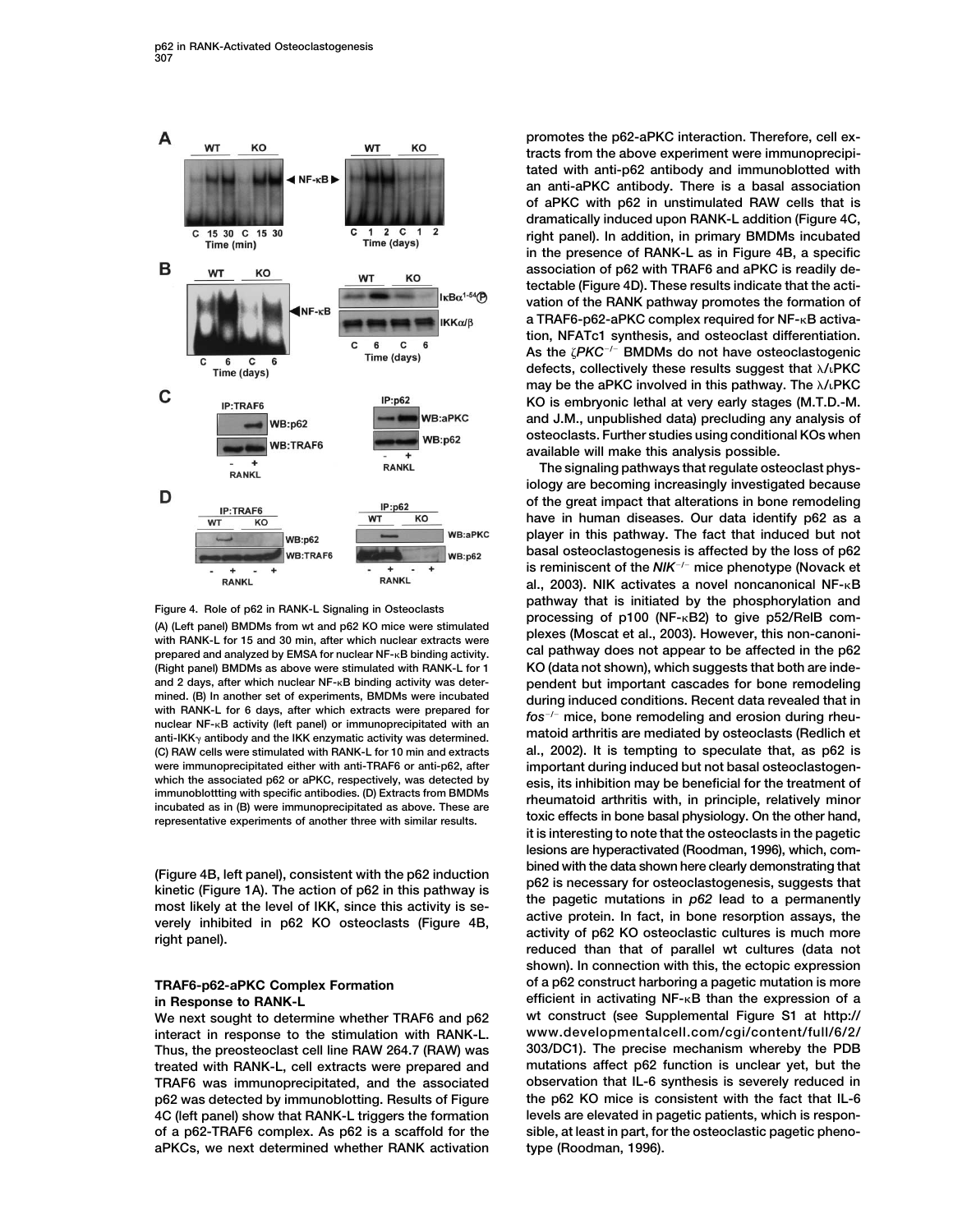## **Reagents and Antibodies**

**Reagents were purchased as follows: soluble RANK-L and M-CSF Acknowledgments (Peprotech) and PTHrP (American Peptide). Polyclonal antibodies anti-TRAF6, anti-PKC, anti-actin, anti-IKK monoclonal antibodies anti-NFATc1 and anti-p52 were purchased tine Bezombes for her participation in the generation of the targeting from Santa Cruz. The polyclonal affinity-purified anti-p62 was gener- vector. This work was supported by grants SAF2003-02613 (to facturers' instructions. tional grant from Fundacio´ n Ramo´ n Areces to the CBMSO. J.M. is**

## **Mice**

**The PKC KO mice (***PKC/***) were described previously (Leitges et Received: October 6, 2003 al., 2001). Mice genetically deficient for** *p62* **(***p62/***) were obtained Revised: December 4, 2003 using standard procedures. A genomic DNA segment containing Accepted: December 11, 2003 murine** *p62* **was identified by screening a commercial library ("Down- Published: February 9, 2004 to-the-Well," Genome Systems; 129Sv genetic background) by PCR** using primers complementary to  $p62$  exon 1. The targeting construct **References generated, using the pPNT vector, eliminates exon1 of** *p62***. This construct was linearized and electroporated into R1 embryonic stem Cao, Z., Xiong, J., Takeuchi, M., Kurama, T., and Goeddel, D.V. 129 SvJ (ES) cells. One ES clone, with a targeted** *p62* **allele detected (1996). TRAF6 is a signal transducer for interleukin-1. Nature** *383***, by Southern blot, was used to produce chimeric male mice which**  $443-446$ **.<br>were bred to C57BL/6 female mice, and the offspring was genotyped** were bred to C57BL/6 female mice, and the offspring was genotyped<br>by Southern blot. EFs were isolated from 13.5 d.p.c. embryos from<br>crosses between  $p62^{+/-}$  mice. All mice were born and kept under<br>pathogen-free conditions

Calciotropic Hormone Challenge<br>Age and sex matched wt and p62 KO (6- to 8-week-old) mice were<br>injected intraperitoneal twice daily with either PTHrP (20  $\mu$ g/day) or<br>injected intraperitoneal twice daily with either PTHrP **embedded in paraffin, sectioned, and stained for hematoxylin-eosin Ghosh, S., and Karin, M. (2002). Missing pieces in the NF-kappaB or tartrate-resistant acid phosphatase (TRAP) using a commercial puzzle. Cell Suppl.** *109***, S81–S96. TRAP staining kit (Sigma-Aldrich) according to manufacturer's in- Hocking, L.J., Lucas, G.J., Daroszewska, A., Mangion, J., Olavesen, structions. The number of osteoclast per ten fields (100 magnifica- M., Cundy, T., Nicholson, G.C., Ward, L., Bennett, S.T., Wuyts, W., et tion) for five mice in each group was counted. Serum levels of IL-6 al. (2002). Domain-specific mutations in sequestosome 1 (SQSTM1) were determined by ELISA using the OptiEA-IL-6 kit (BD Biosci- cause familial and sporadic Paget's disease. Hum. Mol. Genet.**

or province using a semiautomated method on Bioquant Nova Prime Image<br>
using a semiautomated method on Bioquant Nova Prime Image<br>
Analysis System (Bioquant, USA). All measurements were done be-<br>
T., Tanaka, S., and Inoue,

For in vitro osteoclastogenesis assays, nonadherent bone marrow P., et al. (2003). TRAF6 is a critical factor for<br>cells (1  $\times$  10<sup>6</sup> per well in a 24-well plate) were cultured in  $_{\alpha}$ -MEM and development. Immunity 19, **with M-CSF (10 ng/ml) and soluble RANK-L (100 ng/ml) to generate Lallena, M.J., Diaz-Meco, M.T., Bren, G., Pay, C.V., and Moscat, J.**  $c$ lasts were counted, and cell lysates were prepared to evaluate **signaling during osteoclastogenesis. For some experiments, Laurin, N., Brown, J.P., Morissette, J., and Raymond, V. (2002). BMDMs generated from bone marrow cells cultured in M-CSF for Recurrent mutation of the gene encoding sequestosome 1 cell lysates were analyzed by immunoblotting with the different anti-**<br>bodies. For the coimmunoprecipitation experiments, RAW 264.7 bodies. For the coimmunoprecipitation experiments, RAW 264.7<br>
cells were serum starved for 3 hr prior to stimulation with soluble<br>
RANK-L (100 ng/ml) for 10 min, and cells extracts were prepared in<br>
buffer PD. Immunoprecip

as previously described (Diaz-Meco et al., 1993). Plasmid Li, Q., and Verma, I.M. (2002). NF-kappa<br>RCDNA3HA-p62 has been previously described (Sanchez et al., System, Nat. Rev. Immunol, 2, 725–734. **system. Nat. Rev. Immunol.** *2***, 725–734. pCDNA3HA-p62 has been previously described (Sanchez et al., 1998). The p62 pagetic mutant (pCDNA3HA-p62P392L) was ob- Li, J., Sarosi, I., Yan, X.Q., Morony, S., Capparelli, C., Tan, H.L.,**

**Experimental Procedures IKK activity was determined in anti-IKK immunoprecipitates as described (Lallena et al., 1999).**

We thank Sonia Jean for her excellent statistical analysis; and Chris-**M.T.D.-M.) and SAF2002-0187 (to J.M.) from MCYT and by an institu**recipient of the Ayuda Investigación Juan March 2001.

**ences).** *11***, 2735–2739.**

Bone Histomorphometry<br>Bone Histomorphometry was performed on standardized sections<br>of proximal tibia and distal femur stained with hematoxylin-eosin,<br>of proximal tibia and distal femur stained with hematoxylin-eosin,<br>of pr

**Kobayashi, T., Walsh, P.T., Walsh, M.C., Speirs, K.M., Chiffoleau, E., King, C.G., Hancock, W.W., Caamano, J.H., Hunter, C.A., Scott, Osteoclast Cultures**

**osteoclasts. Six days later, TRAP multinucleated ( 3 nuclei) osteo- (1999). Activation of IkappaBikappaB kinase beta by protein kinase**

**5 days were treated with soluble RANK-L for 24 or 48 hr, and whole- (SQSTM1/p62) in Paget disease of bone. Am. J. Hum. Genet.** *70***,**

Electrophoretic Mobility Shift Assay, In Vitro Kinase Assay,<br>and Luciferase Reporter Assay F. Michael Assay, The Vitro Assay and Luciferase Reporter Assay<br>EMSA experiments and luciferase reporter assays were performed<br>as p

**tained by site-directed mutagenesis (QuickChange Kit, Stratagene). McCabe, S., Elliott, R., Scully, S., Van, G., et al. (2000). RANK is the**